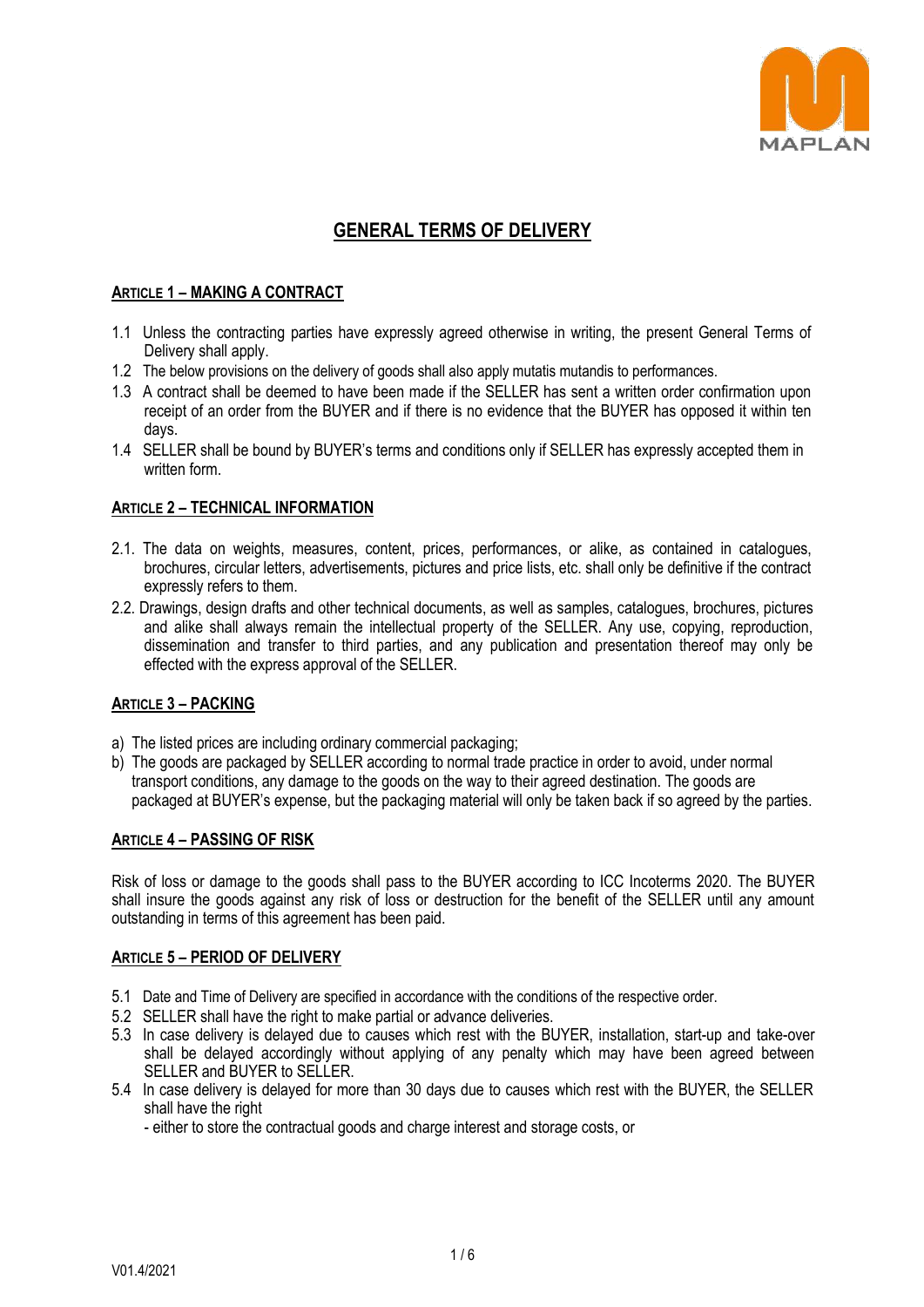

- to dispose the contractual goods for other delivery contracts. In that case a new delivery time has to be agreed upon by the parties and the contract has to be amended accordingly and SELLER preserves the right to charge interest and the storage costs until disposal.

5.5 If BUYER does not accept the goods supplied under the contract at the contractually agreed place or at the contractually agreed time, and if the delay is not due to any action or omission on SELLER's part, SELLER may either demand the performance of the contract or withdraw from the contract, granting a reasonable respite.

The SELLER shall also be entitled to claim a refund of any justified expenses that SELLER additionally had to incur in connection with performing the contract and that are not covered by the payments received.

## **ARTICLE 6 – PRICE**

Unless otherwise agreed, all prices shall be ex works of SELLER, without loading.

# **ARTICLE 7 – PAYMENT TERMS**

- 7.1 The payments shall be made in keeping with the agreed conditions of payment. Unless specific conditions of payment have been agreed upon, payment terms for machines and systems are: 30 % of the price shall be due upon receipt of the order confirmation, 60 % payable two weeks prior to delivery, 10 % payable against total invoice. For invoiced spare part deliveries payment terms are: 100 % payable within fourteen days from invoice date, net.
- 7.2 Bills of exchange and cheques will be credited to the buyer only upon receipt of correct payment. Any interest and charges incurred as a result will be debited to the buyer's account.
- 7.3 The BUYER is not permitted to defer payment or offset any amount against the payment because of any counterclaim on the part of the BUYER.
- 7.4 If the BUYER defaults on the agreed payment or any other performance, SELLER may either insist on the performance of the contract or announce the withdrawal from the contract, granting a reasonable respite. In all events, BUYER shall refund to SELLER the dunning charges and collection costs which constitute a further damage caused by the delayed performance.

If BUYER has not made the payment due or provided any other performance within the respective respite, SELLER may withdraw with immediate effect from the contract by means of a written notice. BUYER shall return to SELLER, upon SELLER's request, any delivered goods and compensate SELLER for any reduction in the value of the goods that has occurred, as well as refund to SELLER all expenses that SELLER had to incur in connection with the performance of the contract.

7.5 If the BUYER defaults on the agreed payment, SELLER has the right to charge interest on arrears, as of the due date, in the amount of 6% on the day of maturity.

### **ARTICLE 8 - RETENTION OF OWNERSHIP**

- 8.1 The goods shall remain the sole and absolute property of SELLER as legal and equitable owner until such time as any amount outstanding in terms of this agreement has been paid, irrespective of the fact that the sold machinery and equipment has been handed over to the BUYER.
- 8.2 It is further agreed between the parties that in case of any instalments not being paid in full or at all, SELLER shall be entitled to retain any amount paid by the BUYER as liquidated damages in case of the contract being cancelled.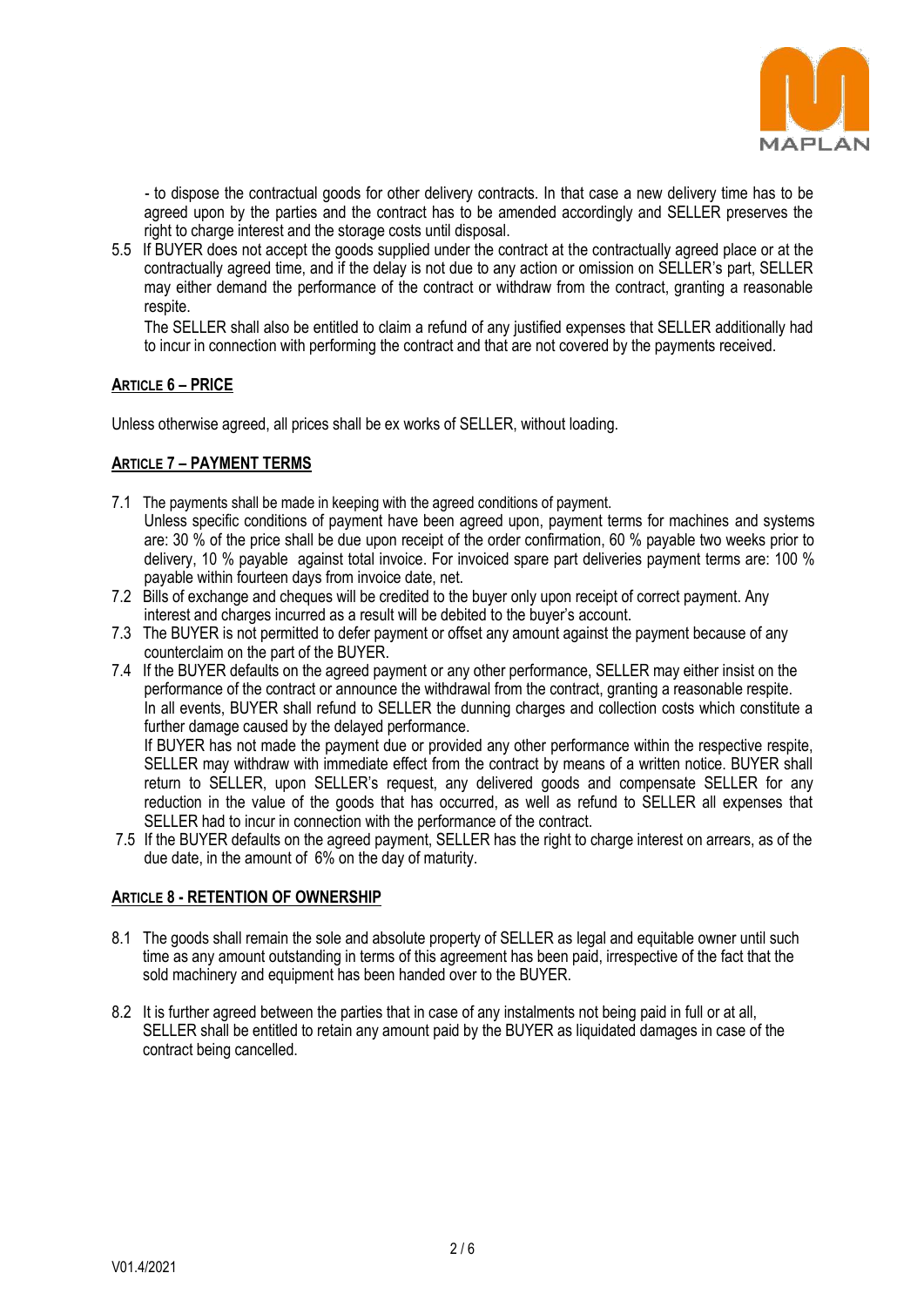

- 8.3 In case legal registration of ownership is required due to law, the BUYER is obliged to fulfil the registration proceedings at his costs and to present to SELLER a written proof of such registration before shipment.
- 8.4 SELLER may for the purpose of recovery of their goods enter upon any premises where they are stored or where they are reasonably thought to be stored and may repossess the same.
- 8.5 In case of an attachment or any other recourse, buyer shall be obliged to claim seller's ownership and to inform the latter without delay.

# **ARTICLE 9 - RIGHT TO ASSIGN**

SELLER shall be entitled to sub- contract, cede, assign and transfer any or all of its rights, title and interest in and to this agreement to a third party without the BUYER's consent.

### **ARTICLE 10 - WARRANTY**

10.1 SELLER warrants that all machinery and equipment supplied under this contract shall be brand new and manufactured of high quality materials and in accordance with the specifications, and according to prevailing international standards it will be of first-class workmanship.

The warranty is limited for defects during a period of 12 months, starting at the date of commissioning, but not later than 30 days after delivery.

Such defects must be reported with a detailed written explanation to SELLER immediately. Upon delivery, the BUYER shall thoroughly inspect delivered machinery and equipment for completeness. Defects or deficiencies that are or could have been discovered by such inspection must be reported with a detailed written explanation to Seller within 90 days after delivery to the BUYER, or any rights in connection therewith shall lapse.

Once the BUYER has made a notice on defects to SELLER, SELLER shall - if the defects must be remedied according to the provisions of the present article - at SELLER's choice:

- a) rework the defective goods on BUYER's site;
- b) have the defective goods or the defective parts shipped back to SELLER for reworking;
- c) replace the defective parts;
- d) replace the defective goods.

A precondition for the free of charge replacement and reworking of defective equipment or parts during the warranty period is that the defective equipment or parts will be returned to SELLER or SELLER's representative on BUYER's charges.

- 10.2 The above warranty does not cover safety fuses and filter as well as wear and tear parts of the injection unit (such as screw, nozzle, pot, cylinder, valve seat, shaft, tip) and insufficient or faulty handling, maintenance or faulty installation executed by any third party, or damage occurring as a result of circumstances beyond SELLER's control.
- 10.3 SELLER excludes warranty in case the BUYER uses spare parts not delivered by SELLER for repair of the machines.
- 10.4 SELLER shall deliver FCA Kottingbrunn according to ICC Incoterms 2020, the parts to be supplied in replacement of any defective parts returned to SELLER or SELLER's representative. Costs for freight and import clearance of goods in the country of destination are on BUYER's account.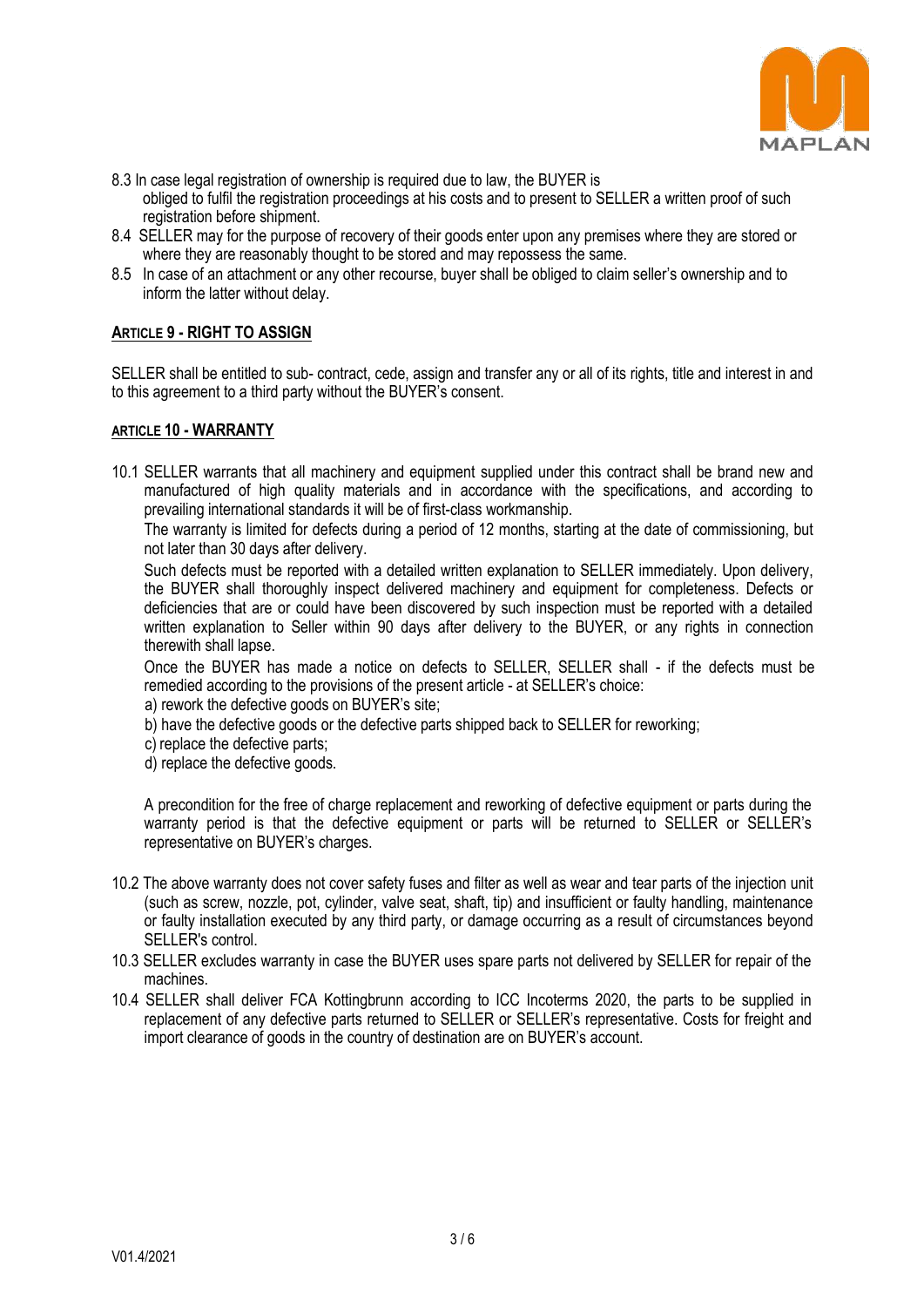

- 10.5 If during work in connection with the assertion of warranty claims it turns out that the BUYER has no claim to warranty, SELLER shall be entitled to charge any expenditure arising in terms of time and material on the basis of the prices agreed upon.
- 10.6 The BUYER shall have at any time the burden of proof that the machinery and equipment supplied have already been defective at the time of delivery.
- 10.7 Except as expressly set out in this Article all warranties are hereby excluded to the extent permitted by law.

### **ARTICLE 11 - LIABILITIES**

- 11.1 SELLER shall only be liable vis-à-vis the BUYER for damages caused insofar as such damages are attributable to SELLER on grounds of malice aforethought or serious gross negligence. It is expressly agreed that SELLER shall not be liable to BUYER for standstill in production, loss of profit, loss of use, loss of contract or any other economic or indirect or consequential damage.
- 11.2 This restriction of liability shall apply to all damage claims, regardless of their legal grounds, including but not limited to pre-contractual and ancillary contractual claims.
- 11.3 The purchased object provides only that level of safety that may be expected on the basis of the registration provisions, the operating instructions, SELLER's rules on the handling of the purchased object - especially with regard to any possible inspections - and other instructions given.
- 11.4 Any damage claims of the BUYER against SELLER must be asserted within a period of six months from the arising of the damage. The BUYER shall have the burden of proof in regard to any damages as well as in regard to SELLER's intent or serious gross negligence.
- 11.5 In case of damage claims because of defective machinery and equipment it is in SELLER's sole discretion to decide whether to replace or amend the respective machinery and equipment.
- 11.6 SELLER does not assume any liability for damages resulting from modifications carried out by the BUYER on the goods supplied by SELLER. This applies regardless of the nature and extent of the modifications and regardless if SELLER had notice or had to have notice of said modifications. In case the BUYER does carry out modifications to any goods supplied by SELLER, it is the sole responsibility of the BUYER to attach corresponding warning signs to any goods supplied by SELLER and modified by the BUYER. In this case the Certification of Conformity issued by SELLER becomes void and solely BUYER shall be responsible for the machine acceptance by local technical inspection authorities.

### **ARTICLE 12 - MODIFICATIONS**

- 12.1 Modifications and amendments to this contract are valid and binding only if they have been made in writing and duly signed by the authorized representatives of the BUYER and the SELLER.
- 12.2 Should any modification in design, drawings and/or specifications, shipping instruction and delivery schedules affect the contract price and/or delivery, an equitable adjustment in the price and/or delivery will be mutually agreed upon.
- 12.3 Minor variations by SELLER in the details of design and construction of the machinery and equipment shall not give rise to any claim of defect or default. SELLER reserves the right to make such minor changes in details of design and construction which SELLER considers to constitute an improvement over those set forth and described in the contract and appendices thereto.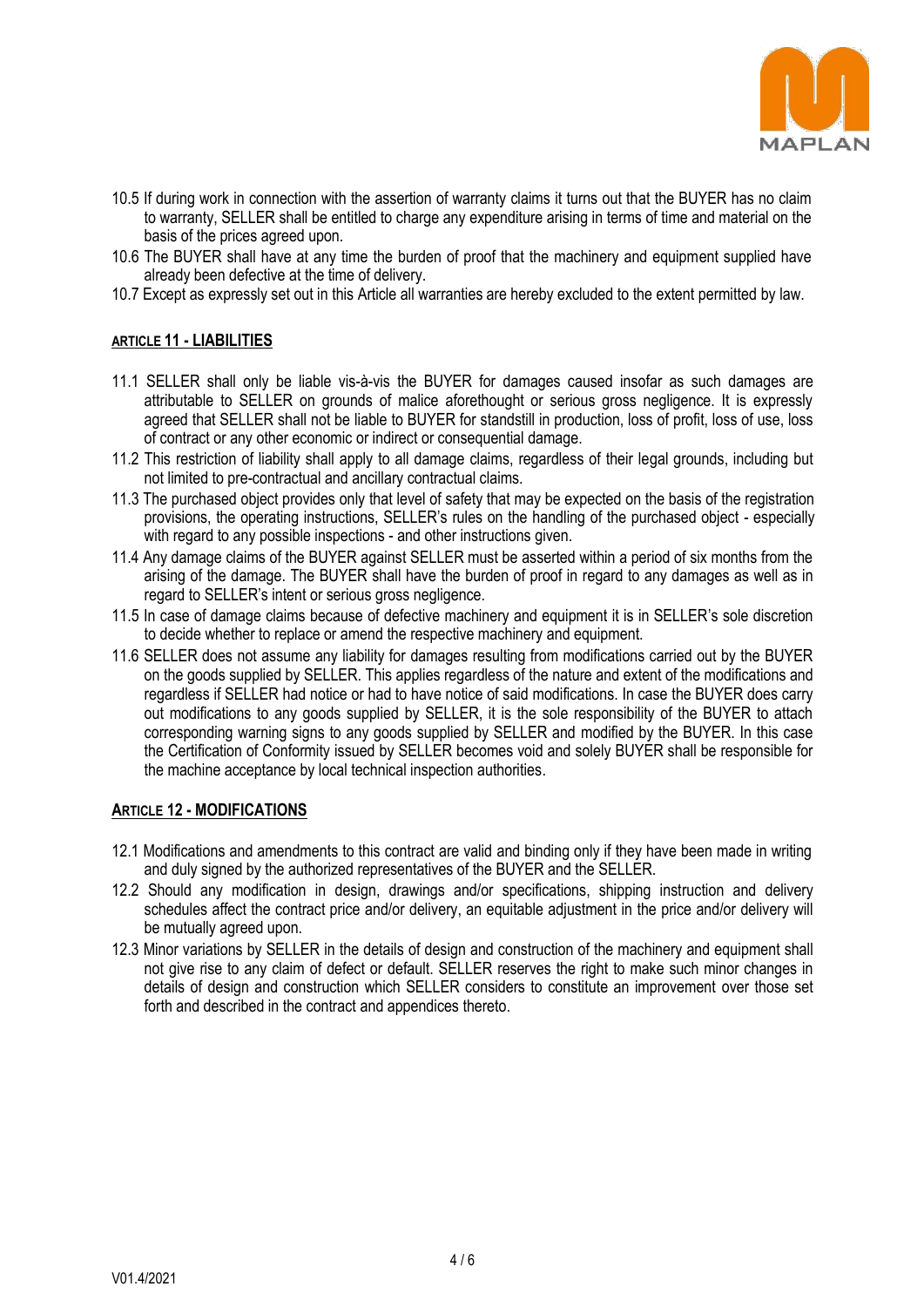

### **ARTICLE 13 – GENERAL TERMS**

- 13.1 In the event that import and/or export licences or foreign-currency permits or similar authorizations are required for the performance of the contract, the BUYER is responsible for obtaining such documents, licences or permits necessary in due time. SELLER shall at all times provide information concerning which documents, permits and licenses are necessary for the respective transaction in Austria.
- 13.2 The invalidity of any provision of this contract shall not have any influence upon the validity of the remaining provisions. Both contracting parties will use their best efforts to replace the invalid provisions by valid provisions corresponding as much as possible to the original intentions of both parties to the contract.
- 13.3 If one of the parties becomes bankrupt, goes into liquidation whether voluntarily or involuntarily, wound up or dissolved, compounds with its creditors or has a receiver appointed for the whole or any part of its assets or becomes subject to any similar process or proceedings then the other party may cancel this contract with immediate effect.

## **ARTICLE 14 - CONTRACTUAL LANGUAGE**

This contract and the appendices hereto, which form an integral part of this contract, as well as all exchanges between the parties hereto shall be in English language. In the event of disputes arising from the present contract translated into other languages the English text shall prevail.

## **ARTICLE 15 - FORCE MAJEURE**

15.1 The term "FORCE MAJEURE" is understood by both parties to mean any cause to prevent either party from performing any or all of its obligations which arises from or is attributable to acts, events, omissions or accidents beyond the reasonable control of the party so prevented and are not reasonably avoidable by the party so prevented including strikes, lockouts or other industrial disputes (whether involving the workforce of the party so prevented or any other party, as sub-suppliers), acts of God, war, riots, civil commotion, malicious damage, compliance with any law or governmental order, rule, regulation or direction, by any competent body or authority, accident, breakdown of plant or machinery, fire, flood or storm, restraints or delays affecting shipping or carriers, inability or delay in obtaining supplies of adequate or suitable materials or products, currency restrictions. Neither party shall be liable to the other party in any manner whatsoever for any failure or delay in performing its obligations under this Agreement due to force majeure provided always that this clause shall not apply in respect of an obligation to pay monies.

In case of an event of force majeure, the parties shall meet to decide on and take appropriate measures.

- 15.2 Any party wishing to plead force majeure must notify the other party within fifteen (15) days by  $\wedge$ registered letter with return receipt, stating the nature, the starting date and the probable end of the event of force majeure.
- 15.3 Failure to comply with this requirement shall result in full and irrevocable liability of the defaulting party for all risks and consequences of the event of force majeure.